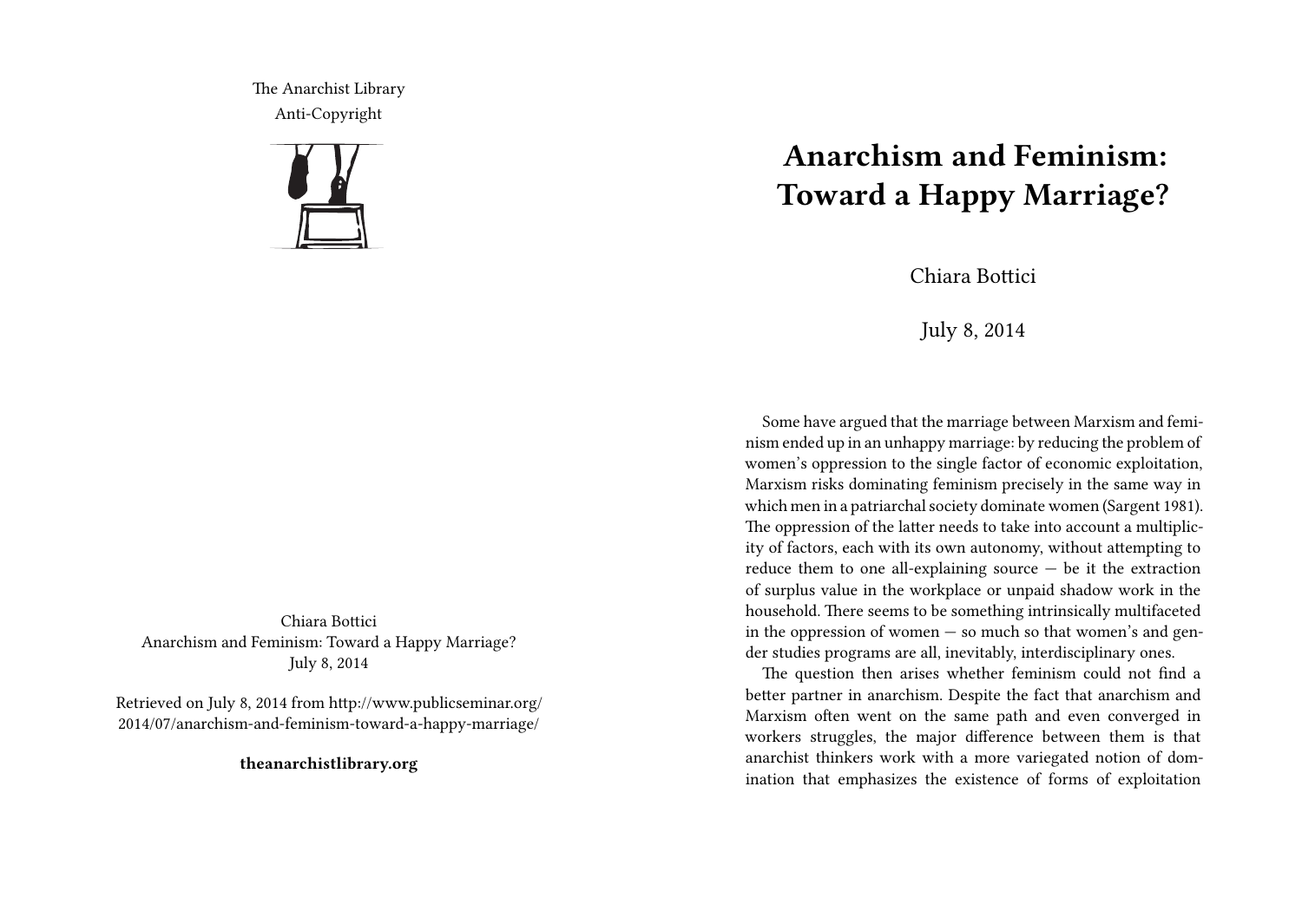that cannot be reduced to economic factors — be they political, cultural or, we should add, sexual. Hence also its happier marriage with feminism: if the relationship between Marxism and feminism has overall been characterized as a dangerous liaison (Arruzza 2010), which reproduced the same logic of domination occurring between the two sexes, then the relationship between feminism and anarchism seems to be a much more convivial encounter. Historically, the two have converged so often that some have argued that anarchism is by definition feminism (Kornegger "Anarchism: the feminist connection" in R. Graham, ed., 2007). The point is not simply to register that, from Michail Bakunin to Emma Goldman, and with the only (possible) exception of Proudhon, anarchism and feminism often went hand in hand. This historical fact signals a deeper theoretical affinity. You can be a Marxist without being a feminist, but you cannot be an anarchist without being a feminist at the same time. Why not?

If anarchism is a philosophy that opposes all hierarchies, including those that cannot be reduced to economic exploitation, it has to oppose the subjection of women, too, for otherwise it is incoherent with its own principles. Most anarchist thinkers work with a conception of freedom which is best characterised as a "freedom of equals" (Bottici 2014), according to which I cannot be free unless everyone else is equally free, because even if I am the master, the relationship of domination to which I participate will enslave me as much as the slave herself  $-$  it is the paradox of domination that even a philosopher like Rousseau, who was neither a self-declared anarchist nor a feminist, strongly emphasized.

But if I cannot be free unless I live surrounded by people who are equally free, that is, unless I live in a free society, then the subjection of women cannot be reduced to something that concerns only a part of society: a patriarchal society will be fundamentally oppressive for both sexes, precisely because I cannot be free on my own. And this is something that we tend to forget: patriarchy is oppressive for everybody, not only for women.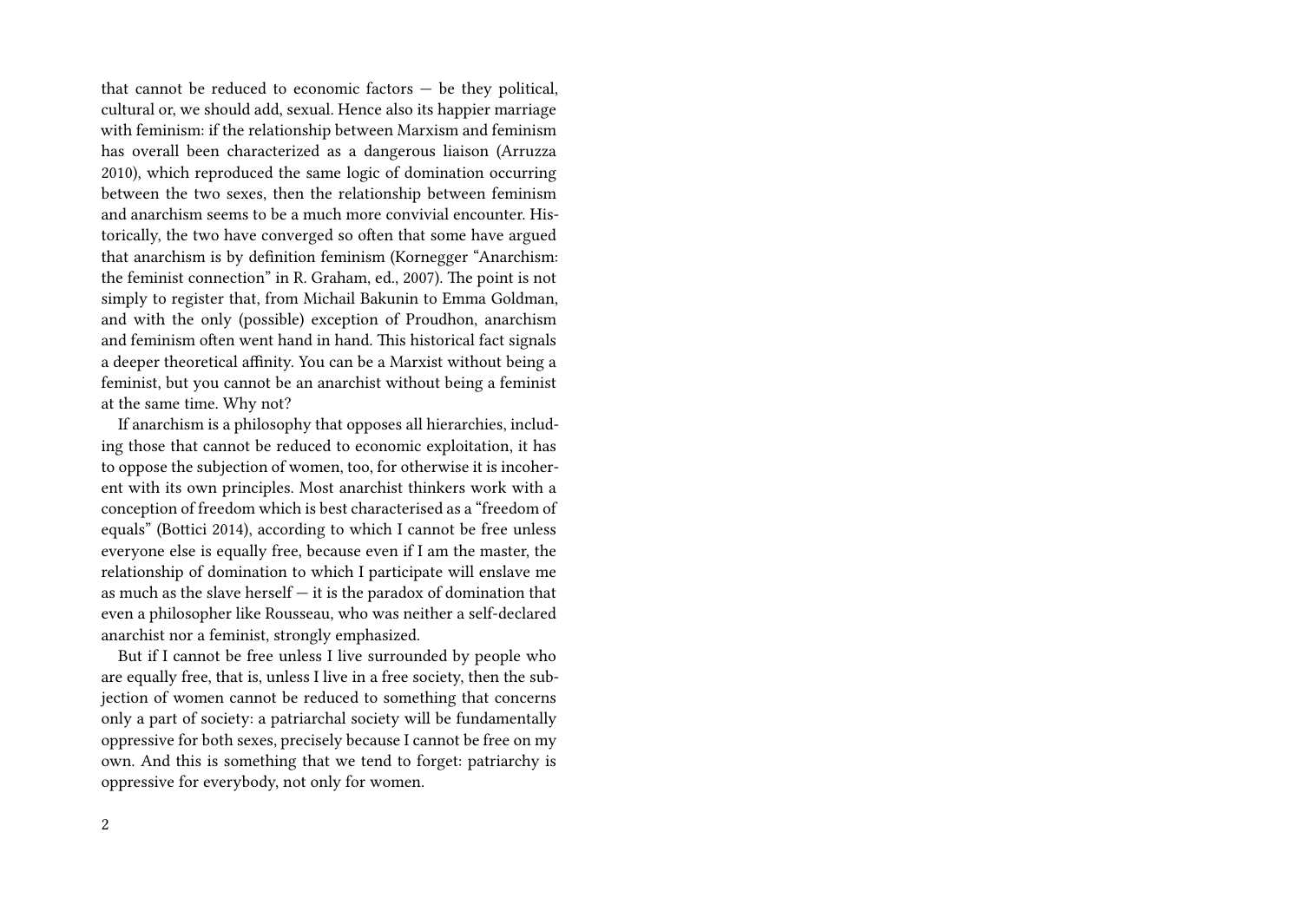Otherwise stated, feminism does not simply mean that women should take the place occupied by men (which would be a rather phallic form of feminism); rather, women should fight to radically subvert the logic of domination where sexism, racism, economic exploitation, and political oppression reciprocally reinforce one another, although with different forms and modalities in different contexts. This holds even more so today, in a globalizing world where different forms of oppression and exploitation, whether based on gender, sex, race, or class, sustain each other. Perhaps the greatest contribution of third-wave feminism is that it pointed toward the need for a multifaceted analysis of domination, with its emphasis on post-colonialism and intersectionality. If by feminism we understand simply the fight for formal equality between men and women, we risk creating new forms of oppression. We run the risk that equality between men and women will signify only that women must take positions once reserved for white bourgeois males, thus further reinforcing mechanisms of oppression rather than subverting them. For instance, if we take the emancipation of white women to mean simply entering the public sphere on an equal footing with men, this, in turn, may imply that somebody else has to replace these women in their households. But for the immigrant woman who replaces the white housewife in providing domestic care, this is not liberation: she merely exits her household in order to enter into another one as a waged laborer. In the current predicament, the emancipation of some (white) women directly risks meaning the oppression of other (immigrant, black, or southern) women, if feminism does not aim at dissolving all forms of hierarchy, whether they are entrenched in gender, class, or racial oppression.

To conclude, maybe feminism has not historically always been anarchist, but it should be because it should aim at subverting all forms of domination — be they sexist, economic, and political. Feminism, today more than in the past, cannot mean only women rulers or women capitalists: it means no rulers and no capitalism.



Book cover of *Imaginal Politics: Images Beyond Imagination and the Imaginary* by Chiara Bottici